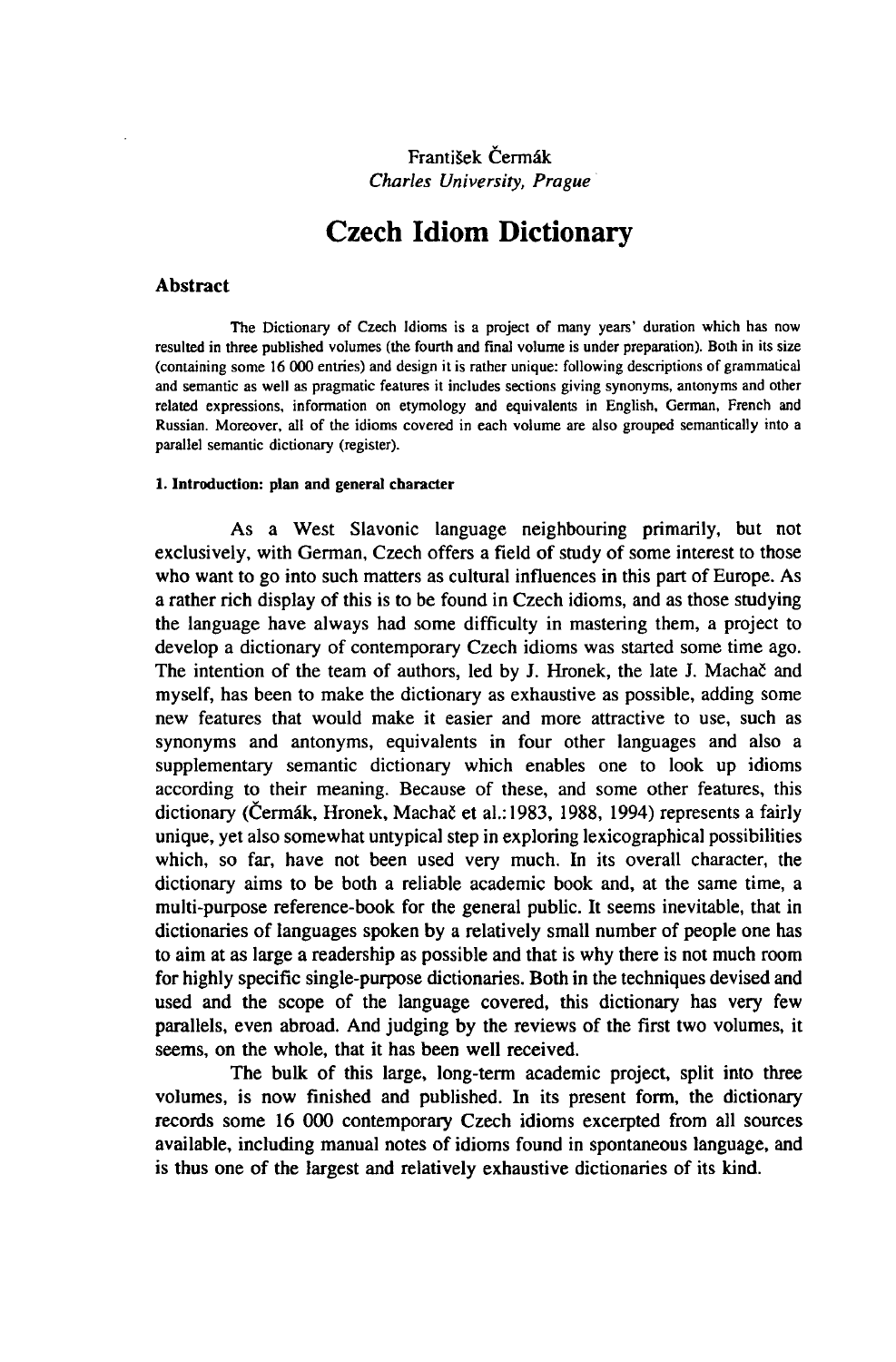As the identification of potential idioms can never be completely reliable and exhaustive if it is based on intuition and semantics (or metaphor) only, a set of simple rules was worked out, based on a theory of idioms (Cermâk:1982, Filipec-Cermâk:1985, Cermâk:1988) whose elaboration coincided with that of the dictionary project itself. Thus any (1) *collocation (combination)* of at least *two lexemes* has been included which is (2) *stable* and in which (3) *at least one component (lexeme) collocates, in the same function or sense, with the other components in a unique or severely limited manner.* This view of the idiom, stressing collocational **restriction** and **anomaly** of its components, is based on two premises, namely that words collocate basically with other words in a rather free way, though limited by the speaker's choice, and that these collocations are rule-governed. In idioms, both of these aspects are limited to a very high degree or, more frequently, absent. As a consequence, idioms display a number of restrictions and anomalies in their textual behaviour and, also, they often seem to be marked by some form of semantic non-additiveness, if we compare their integral meaning with that of their components. These criteria, presented here in a somewhat simplified form, were used to select and isolate items which underwent a lexicographic treatment (for the principles of which, see also Cermâk:1994). The preparatory stages included both verification of form, meaning and usage, selection of variants as well as standardization of form, where such basic questions had to be answered as 'Are these forms two variants of the same idiom or two idioms ?'

Finally, the lexicographic material was split into a number of**structural** types based on their joint function and the type of components represented, such as Verb - Noun, Adjective - Noun etc. Major types obtained included comparative idioms (comparisons), nominal, grammatical and verbal idioms. These formed a homogeneous basis for the lexicographic treatment proper and, at the same time, the functionally homogeneous content of the actual published volumes.

The notorious problem of where and by what key the idioms described should be represented in the **alphabet** was solved linguistically, using the nominative power of word classes, which is supported by frequency as well; only in cases of serious doubt or variants, then, can more than one form be found in more than one place in the alphabet. Thus the following scale has been employed for alphabet treatment: *noun*  $\rightarrow$  *adjective*  $\rightarrow$  *verb*  $\rightarrow$  *adverb*  $\rightarrow$  *any other word*; in the case of comparisons this priority sequence starts after the comparative formal signal (Czech *jak(o),* English *like/as).* Accordingly, idioms are always to be found under their first noun and if that is absent they are found under their first adjective; if these two are not present, it is the first verb and its alphabetical place that is used and so on. For large families of idioms, such as those containing the same body-part noun (e.g. *hand, head, foot* etc.), a secondary subclassification based on the same criteria is used to facilitate orientation within each group of, perhaps, a hundred idioms with the same noun etc.

In the final stages, two other major decisions and a subsequent classification of data had to be made, concerning the relative frequency of idioms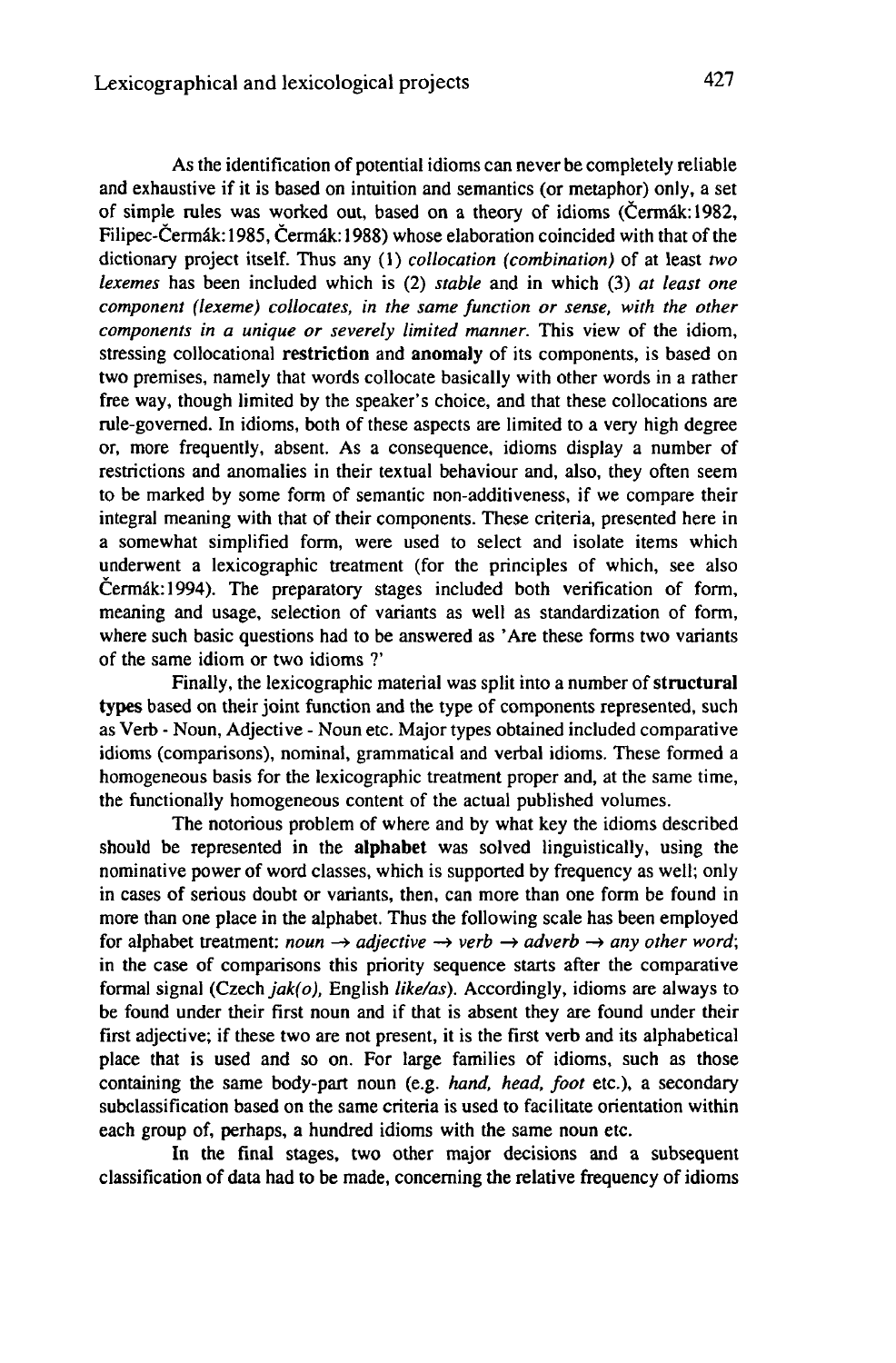and their transformational relation. It was decided that only idioms with reliable high frequency would get the full lexicographic, or, rather 'phraseographic' treatment and description, whereas the information offered for the rest (i.e. about half of them) would be reduced. This was a great help since, for example, it may be quite difficult to determine the scope of usage of some rare idioms; also, this meant a substantial reduction in the number of pages which went to print. Such a reduction has taken place in the treatment of transformationally linked idioms, too, where in such correlated cases as *take it into one's head and put it into one's head* the latter, which happens to differ from the former in having a rather transparent causative character, contains a reference to the former as the only information available.

## **2. Idiom dictionary sections**

The standard design of dictionary entry includes the following sections:

|   | $(1)$ lemma,                                     |
|---|--------------------------------------------------|
|   | (2) stylistic information,                       |
|   | (3) grammatical information,                     |
|   | (4) transformations.                             |
| в | (5) context, valency and function,               |
|   | $(6)$ meaning $+$ (7) exemplification of usage,  |
|   | (8) additional notes,                            |
| C | (9) synonyms, opposites and related expressions, |
|   | 10) equivalents in four languages.               |
|   |                                                  |

In the following, some of the features of these will be briefly mentioned.

**Lemma** (1) records the neutral, standard form of the idiom with all of its components and parts, which are specifically and explicitly marked if they may undergo grammatical modifications in actual use, such as tense, number, person etc. Paradigmatic variants of the idiom, based on substitution, are indicated by slashes (e.g. *keep a cool/clear head)* while syntagmatic, linear variants are introduced in parentheses (e.g. *play (it) safe).* An important part of the lemma is its valency which is formally given here, too, employing a number of means, the most frequent ones being indefinite pronouns (such as *sth* in *bring sth to a head).* For purely formal reasons, the word under which the idiom is alphabetically registered has a somewhat different typographical appearance.

**Stylistic information** (2) gives the idiom's dominant type of textual usage (most of the Czech idioms are colloquial) and type of functional expressiveness. Here, as well, some general information about its frequency can be found.

**Grammatical information** (3) is generally introduced by a bold zerosign to signal that the nature of this information is negative, i.e. all of the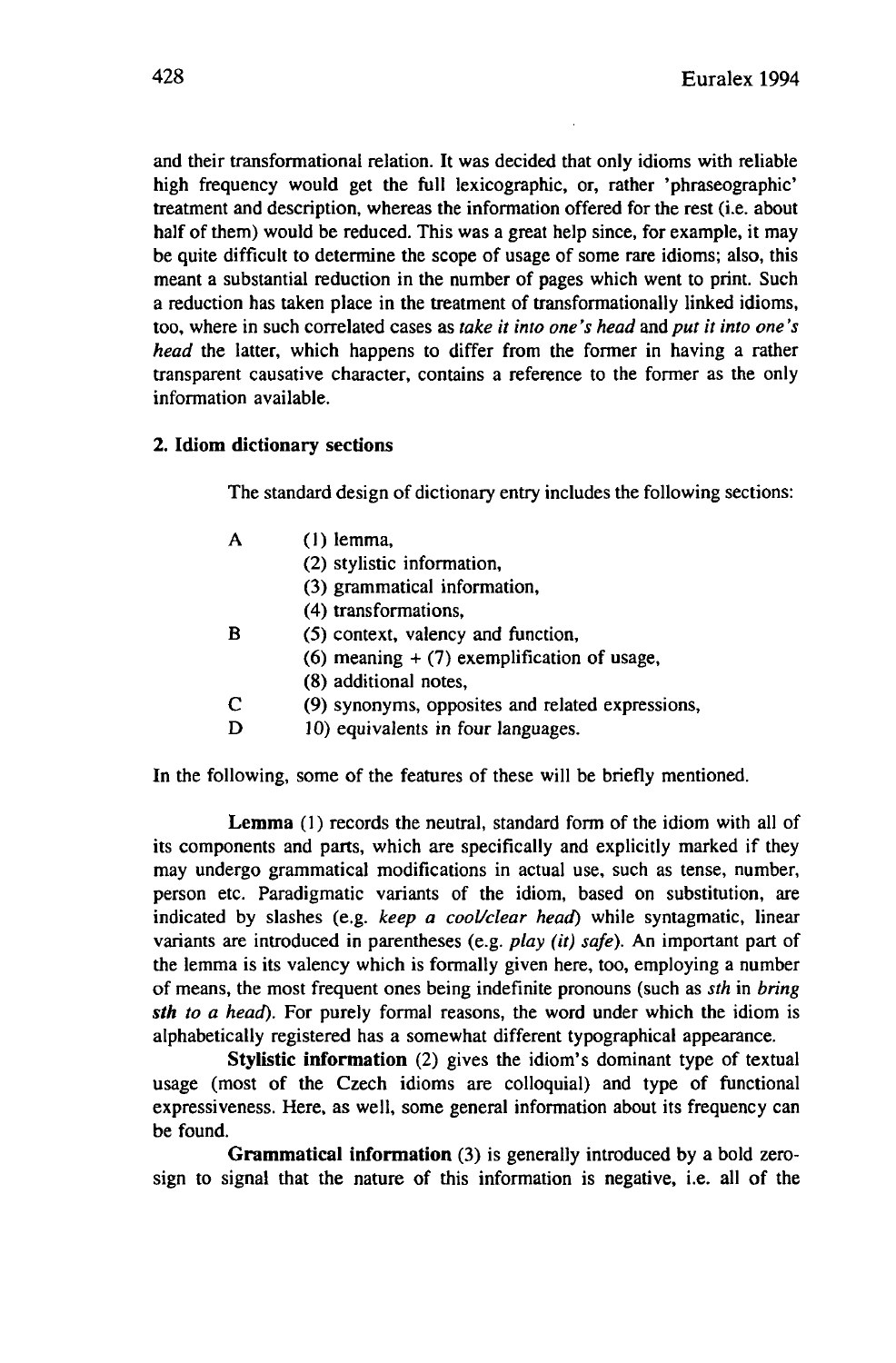grammatical categories that are not, as a rule, realized with the idiom are explicitly given, such as plurals, persons, tenses, passives, moods, negation, questions etc. This explicit enumeration of the idiom's negative markers and restrictions, giving the user information on how to use the idiom in text, represents, in fact, a full explanation of what is being signalled in general by special marks in the lemma.

Finally, these formal sections of the entry are supplemented by information on **transformations** (4), if any. In addition to such (quasi)transformations whose function is the same, i.e. both the base and the transformation have, for instance, a verbal character (see above), heterofunctional transformations are also included, corresponding to such English examples as *hand in hand* and *go hand in hand.* At the same time, any such transformation serves as a specific reference to another entry, possibly across the volume boundary.

The two following major sections, i.e. that of the **context, valency and function (5)** and **meaning** (6) are correlated in that the first is a general framework for the second. This means that first of all the idiom's typical contexts and situation of use are given including main generalized *actants* or participants related to the idiom (such as *man* in general or more specifically *adult/child, man/woman, chief/subordinate* etc., both, for example, as a contextual subject or object) which are set in a typical situation in which the idiom is used. This situational frame specified by participants is completed by an indication of relevant generalized relations, attitudes and motivation of the participants, or, if the idiom is basically a description of someone's quality, by that general aspect of him or her (such as *body, behaviour* etc.) of which the idiom is a description. Only then, separately, is the idiom's meaning given; it is best seen as a particular specification of the valency's general framework or skeleton formed by participants etc. given in the preceding part. Both context and meaning are separated formally as well, by the use of parentheses for the former. Special care has also been given to the indication of ways in which potential shades of meaning in some of the idiom's less frequent senses are to be signalled, and to outstanding pragmatic features of usage including evaluative aspects. Lexicographic treatment of both sections is based on a restricted and partly formalized metalanguage which, among other things, has a syntax of its own.

This double information, i.e. about context and meaning, is specified in an illustration of the idiom's usage in the **exemplification** (7) section, where typical examples are briefly given. Finally, the section called **notes** (8) could represent the end of the entry proper; here, a number of additional notes is given dealing with the idiom's form (e.g. comments on variants), usage and function (e.g. major speech acts) and, also, with its etymology, if this is known, etc.

In addition, the dictionary entry offers two other useful and unusual sections which could easily be published separately, as independent dictionaries. In one of them, a selection of**synonyms, opposites and related expressions** (9) is given to help the user and to give some immediate information about related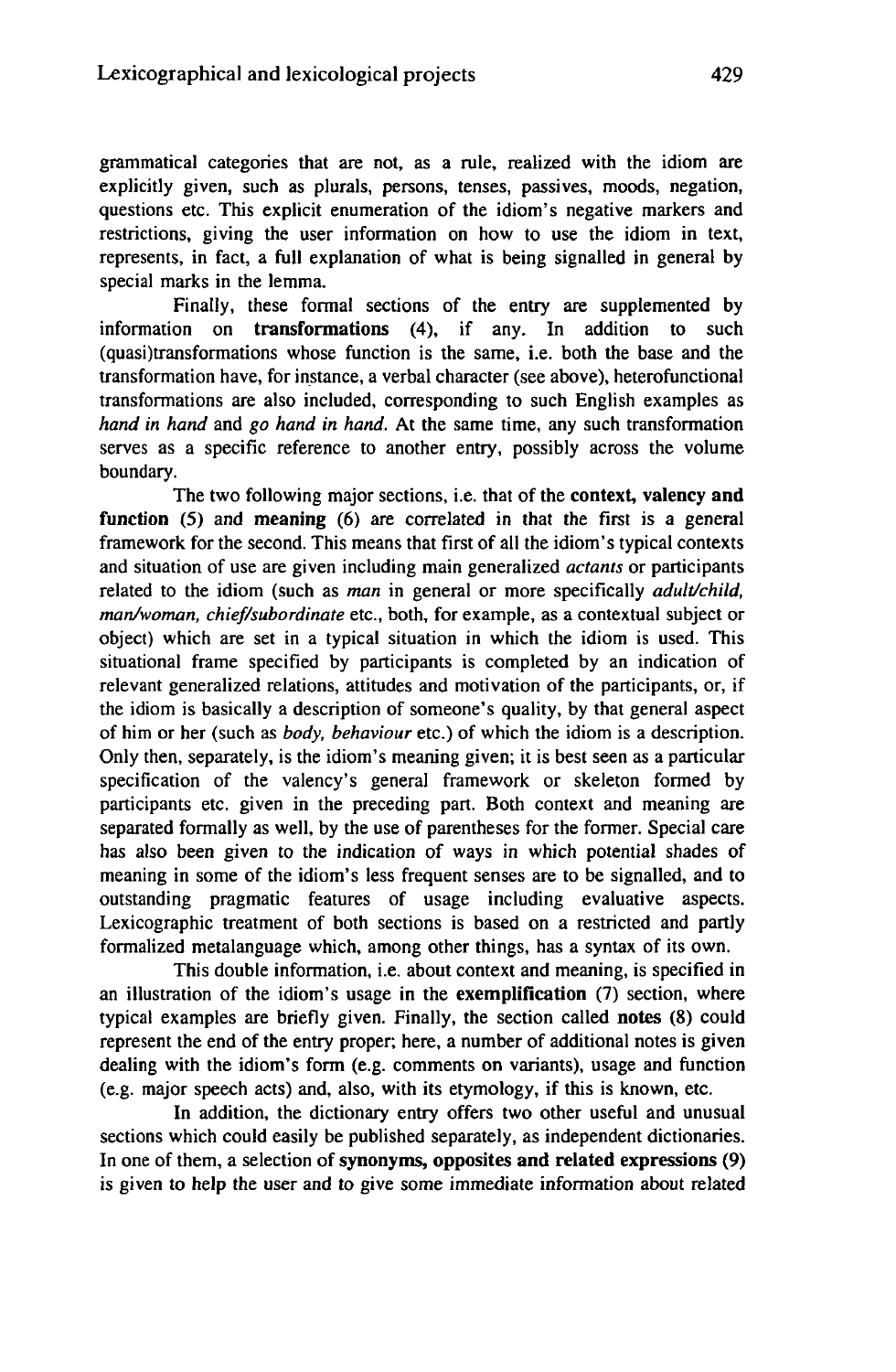idioms existing side by side with the one under scrutiny.

In the second, the idiom's **equivalents** (10) in English, German, French and Russian are given, making it, effectively, a set of four bilingual dictionaries of this sort. Close attention is paid to the status of the equivalent, where several types of equivalents are distinguished and annotated.

## **3. Semantic dictionary**

Finally, a dictionary of this size and complexity (2394 pages altogether) could not be written without using a number of additional tools during its compilation. One of these tools has been modified and standardized to such an extent that it now forms an independent **semantic dictionary.** Being organized semantically, it forms an onomasiological counterpart to the main alphabetical section, i.e. a semasiological dictionary or a thesaurus. All of the idioms of the alphabetical part are reclassified and grouped here into common semantic classes where idioms of the same type and meaning are to be found. From these classes the user can make a reliable selection of the idiom he finds most suitable to his purposes, since all possibilities available in the language are given. All of the other lexicographic information, if needed, can be easily found in the alphabetical part of the same book, where a reference is given in each idiom entry pointing to a semantic class. Thus both dictionaries are closely linked.

As the Czech Dictionary of Idioms *(Slovnlk ceské frazeologie a idiomatiky)* is intended to serve more than one purpose, a theoretical linguistic description of the idioms covered by each volume, is also given. Currently, the last (i. e. fourth) volume of this dictionary of Czech idioms, which will cover all kinds of sentential idioms and will wind up this long-term project, is under preparation (now with the help of a computer programme).

#### **4. An example of an entry**

#### **byt° (hubeny) jako <sup>1</sup> u n t**

(kol; nepffzn, posm) 0 ot, neg, imp, imp neg, kond, fut, l.sg a pi Nom nëkdo j. L, hubeny j. 1.

*{Dospëly i odrostlej•i dite postavou:) byt velmi hubeny, vychrtly, popf. podvyziveny. o hunt* (doutnâk) byval dlouhy konopny provâzek. O S

h u b e n ý, být (hubený) j. koza/špejle, být j. za groš kudla, mohl by se svlékat za bičem A t l u s t ý, být j. kulička, být širši než delší, mít cejchu, hřeje ho sâdlo Cf h u b e n y, s <sup>1</sup> a b y, byt j. susinka/pâpërka, z kalhot by ho vyklepal, když se svleče j. když odejde, žebra by mu mohl počítat, být kost a kůže

• A be as thin as a rake/lath N dürr w. ein Stecken sein F être maigre c. un clou  $\bf{R}$  chudoj k. ščepka

Sections of the entry: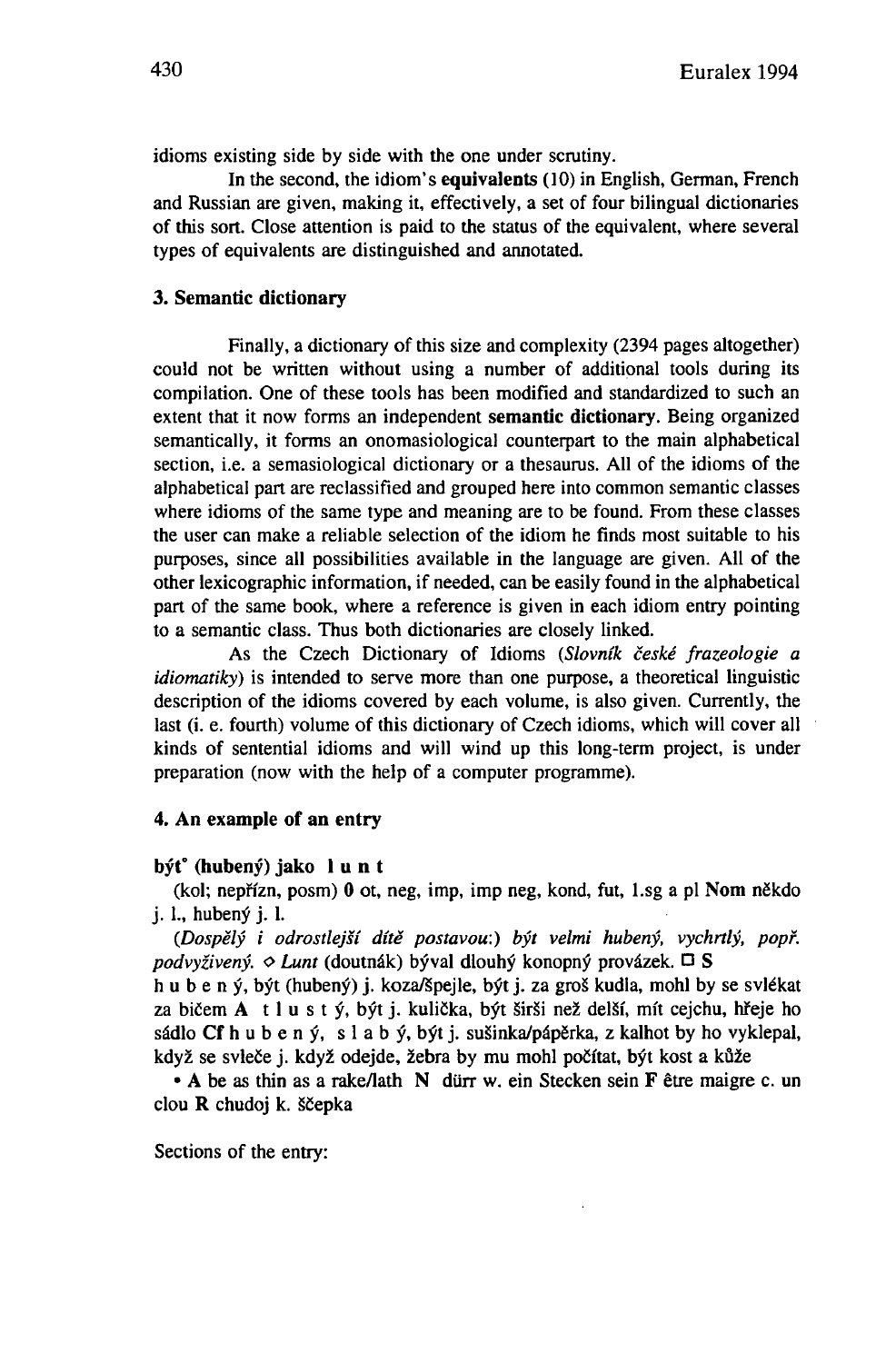| -Morphologically modified component<br>of the lemma $(1)$ : | být°                                          |  |
|-------------------------------------------------------------|-----------------------------------------------|--|
| -Syntagmatic variant of the lemma (1):                      | (hubený)                                      |  |
| -Word indicating place in the alphabet (1):                 | lunt                                          |  |
| -Stylistic information (2):                                 | (kol; nepřízn, posm)                          |  |
| -Grammatical information (3):                               | 0 ot, neg, imp, imp neg, kond,                |  |
|                                                             | fut, 1. sg a pl                               |  |
| -Transformations (4):                                       | Nom někdo j.l., hubený j. l.                  |  |
| -Context, valency and function (5):                         | (Dospělý iodrostlejší dítě                    |  |
|                                                             | postavou)                                     |  |
| -Meaning $(6)$ :                                            | být velmi hubený, vychrtlý, popř.             |  |
|                                                             | podvyživený                                   |  |
| -Exemplification (7):                                       |                                               |  |
| -Additional notes (8):                                      | $\Diamond$ <i>Lunt</i> (doutnák) býval dlouhý |  |
|                                                             | konopný provázek.                             |  |
| -Reference to semantic dictionary (9):                      | hubený                                        |  |
| -Synonyms (9):                                              | $\Box$ S být (hubený) j. koza/špejle,         |  |
|                                                             | býtj. za groš kudla, mohl byse                |  |
|                                                             | svlékat za bičem                              |  |
| -Opposites (9):                                             | A být jako kulička, být širší než             |  |
|                                                             | delší, mít cejchu, hřeje ho sádlo             |  |
| -Related expressions (9):                                   | Cf být j. sušinka/pápěrka, z kalhot           |  |
|                                                             | by ho vyklepal, když se svleče j.             |  |
|                                                             | když odejde, žebra by mu mohl                 |  |
|                                                             | počítat, být kost a kůže                      |  |
| -English equivalent (10):                                   | E be as thin as a rake/lath                   |  |
| -German equivalent (10):                                    | G dürr wie ein Stecken sein                   |  |
| -French equivalent (10):                                    | F être maigre comme un clou                   |  |
| -Russian equivalent (10):                                   | R chudoj kak ščepka                           |  |

#### References

Čermák F., Hronek J., Machač J. (eds.) 1983. Slovník české frazeologie a idiomatiky. Přirovnání. Praha: Academia.

Čermák F., Hronek J., Machač J. (eds.) 1988. Slovník české frazeologie a idiomatiky. Výrazy neslovesné. Praha: Academia.

Čermák F., Hronek J., Machač J. (eds.) 1994. Slovník české frazeologie a idiomatiky. Výrazy slovesné A-P, R-Ž. Praha: Academia.

Čermák F. 1982. Idiomatika a frazeologie češtiny. Praha: Univerzita Karlova.

Cermâk F. 1988. "On the Substance of Idioms". Folia Linguistica XXII: 413-438. Berlin: Mouton/de Gruyter.

Cermâk F. 1994. "Frazeografie" in F. Cermâk, R. Blatnâ (eds.), Manual lexikografie. Praha: H & H (in print).

Filipec J., Čermák F. 1985. Česká lexikologie. Praha: Academia.